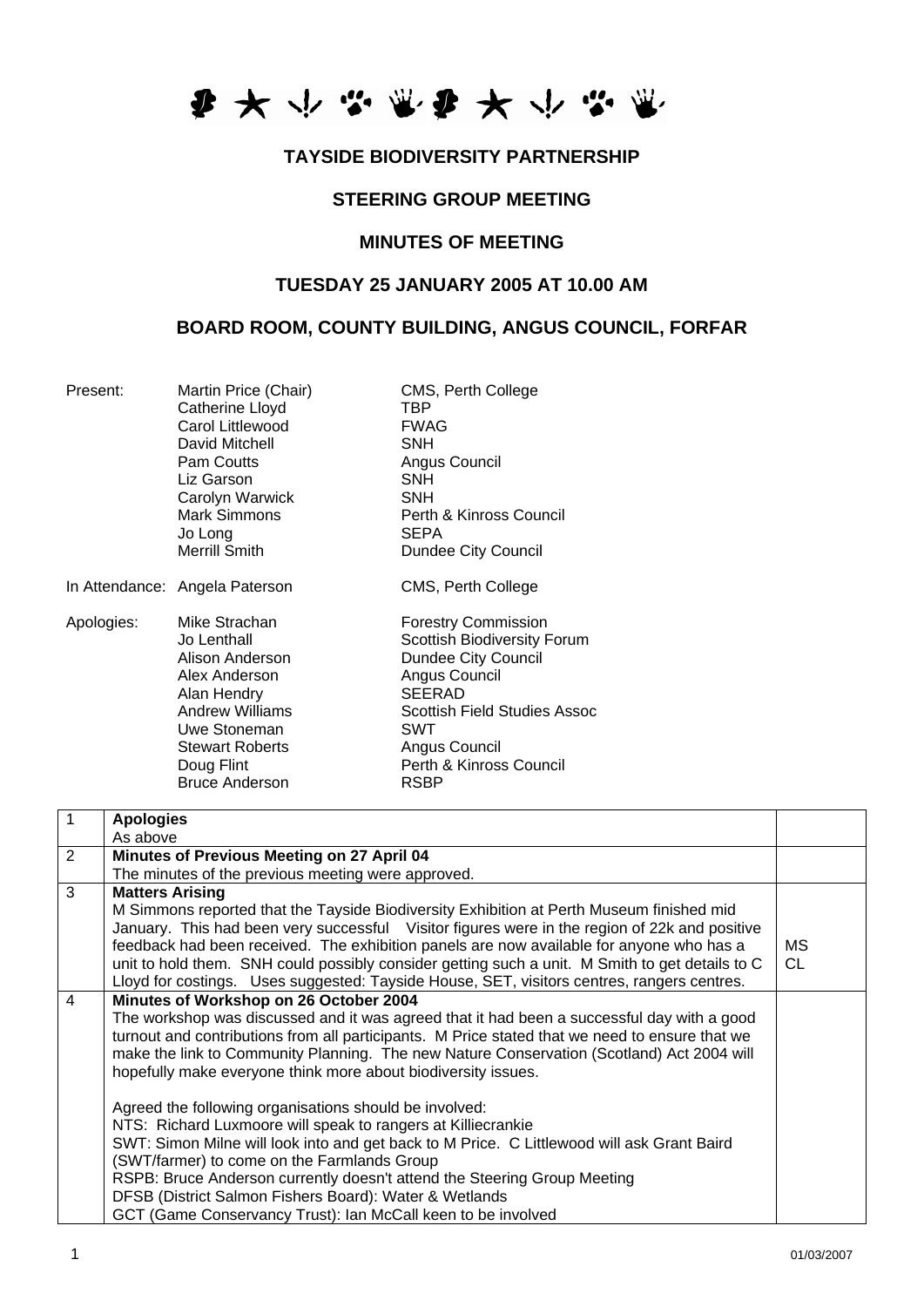| Davie Parish to be invited to attend the Farmland sub-group meetings (C Littlewood)<br>RHET Education Sub group, Gill Lawrie is involved<br>NHS: Bruce Dicke leaving and not being replaced.<br>NHS: Strathcathro hoping to be involved. Need to approach their Estates Managers<br>Scottish Water: Had previously been involved as a Corresponding Member of the Wetlands<br>Group but there has now been a change of staff. J Long to approach their Land Agents<br>(Youngs) to try to get them involved.<br>Woodland Trust: Dundee Red Squirrel Group has a Woodland Trust representative (and the |           |
|-------------------------------------------------------------------------------------------------------------------------------------------------------------------------------------------------------------------------------------------------------------------------------------------------------------------------------------------------------------------------------------------------------------------------------------------------------------------------------------------------------------------------------------------------------------------------------------------------------|-----------|
| Group reports back to the Urban sub-group); they are also on the Woodland sub-group.<br>Heather Trust: they are corresponding members of the Upland sub-group.<br>Deer commission: get them involved in Steering Group? John Craig attends Upland Group.                                                                                                                                                                                                                                                                                                                                              |           |
| Discussions took place on What We are Doing Well and Where Can We Improve (outcomes<br>from Workshop attached)                                                                                                                                                                                                                                                                                                                                                                                                                                                                                        |           |
| Local Record Centre (LRC) – we need to work out how we are going to do this in Tayside.<br>Agreed we need 2/3 hours at the next Steering Group Meeting to discuss this. Hopefully by<br>then we may also have some extra people involved and we can focus on this issue. Cost was<br>a major issue when this was discussed 2 years ago; there will be a big resource implication.<br>Would need 2/3 discussions and presentations from key people.                                                                                                                                                    | MP/CL     |
| C Warwick will find out progress on this process and timescales. C Warwick to discuss with N<br>Taylor (and possibly involve him in this). Try and have the meeting which should link up with<br>Steering Group meeting, hopefully before the summer. C Warwick to action and then see if can<br>arrange add-on meeting. (C Warwick is not in her new position until 7 March but will pick up<br>then)                                                                                                                                                                                                | <b>CW</b> |
| C Lloyd to include in her Annual Report a couple of pages on what we learnt from the Strategic<br>Workshop.                                                                                                                                                                                                                                                                                                                                                                                                                                                                                           | <b>CL</b> |
| There were no further issues arising from the 26 October meeting.                                                                                                                                                                                                                                                                                                                                                                                                                                                                                                                                     |           |
| <b>Reports from Sub Group Leaders</b><br>$\sqrt{5}$<br>$\overline{5.1}$<br><b>Woodlands</b>                                                                                                                                                                                                                                                                                                                                                                                                                                                                                                           |           |
| Update from M Strachan attached                                                                                                                                                                                                                                                                                                                                                                                                                                                                                                                                                                       |           |
| 5.2<br><b>Farmland - C Littlewood</b><br>Meeting took place on 12 January with several new sub-group members. No new projects;<br>Barn Owl project continues. No new HAPs and SAPs will be prepared unless necessary, due<br>to time restraints. C Littlewood working on Information Sheet for Farmers going into RSS.<br>Meeting to be held in June and site visit to farm to be arranged.                                                                                                                                                                                                           |           |
| 1st Tranche HAP Reviews - C Littlewood to circulate all sub-group members and Lead Partners<br>to see if any changes are required.                                                                                                                                                                                                                                                                                                                                                                                                                                                                    | C L'wood  |
| 5.3<br><b>Uplands - M Price</b><br>M Price had now resigned as Chair. Had hoped Andy Williams from the Kindrogan Centre<br>would take over but he has since left. M Price to approach Mr Williams' replacement to ask if<br>he would take on the sub-group Chair.                                                                                                                                                                                                                                                                                                                                     | <b>MP</b> |
| <b>Water and Wetlands - J Long</b><br>5.4<br>Last meeting held in mid December 04. SNH were not able to attend but has Nicki McIntyre<br>involved now.                                                                                                                                                                                                                                                                                                                                                                                                                                                |           |
| Proposing to hold a seminar on Working Around Watercourses. Suggested contact made with<br>the Tweed Foundation for speakers and Institute of Fisheries & Management to co-chair/co-<br>fund. J Long been in contact with Angus Council. Need to target local authorities, Anglers<br>Groups and landowners. C Warwick suggested including something on permitted development<br>rights. Date of seminar to be confirmed, likely to be towards the end of the year.                                                                                                                                   |           |
| An Invasive Species Seminar (Dundee-based) also to be considered.                                                                                                                                                                                                                                                                                                                                                                                                                                                                                                                                     |           |
| 5.5<br><b>Estuary and Coast - D Mitchell</b>                                                                                                                                                                                                                                                                                                                                                                                                                                                                                                                                                          |           |
| This group has been in abeyance for over a year. D Mitchell took over as Chair in October.<br>Hoping to hold meeting in March/April to resurrect group and bring people back to the idea of<br>the LBAP                                                                                                                                                                                                                                                                                                                                                                                               |           |
| Urban - P Coutts (on behalf of Alison Anderson)<br>5.6                                                                                                                                                                                                                                                                                                                                                                                                                                                                                                                                                |           |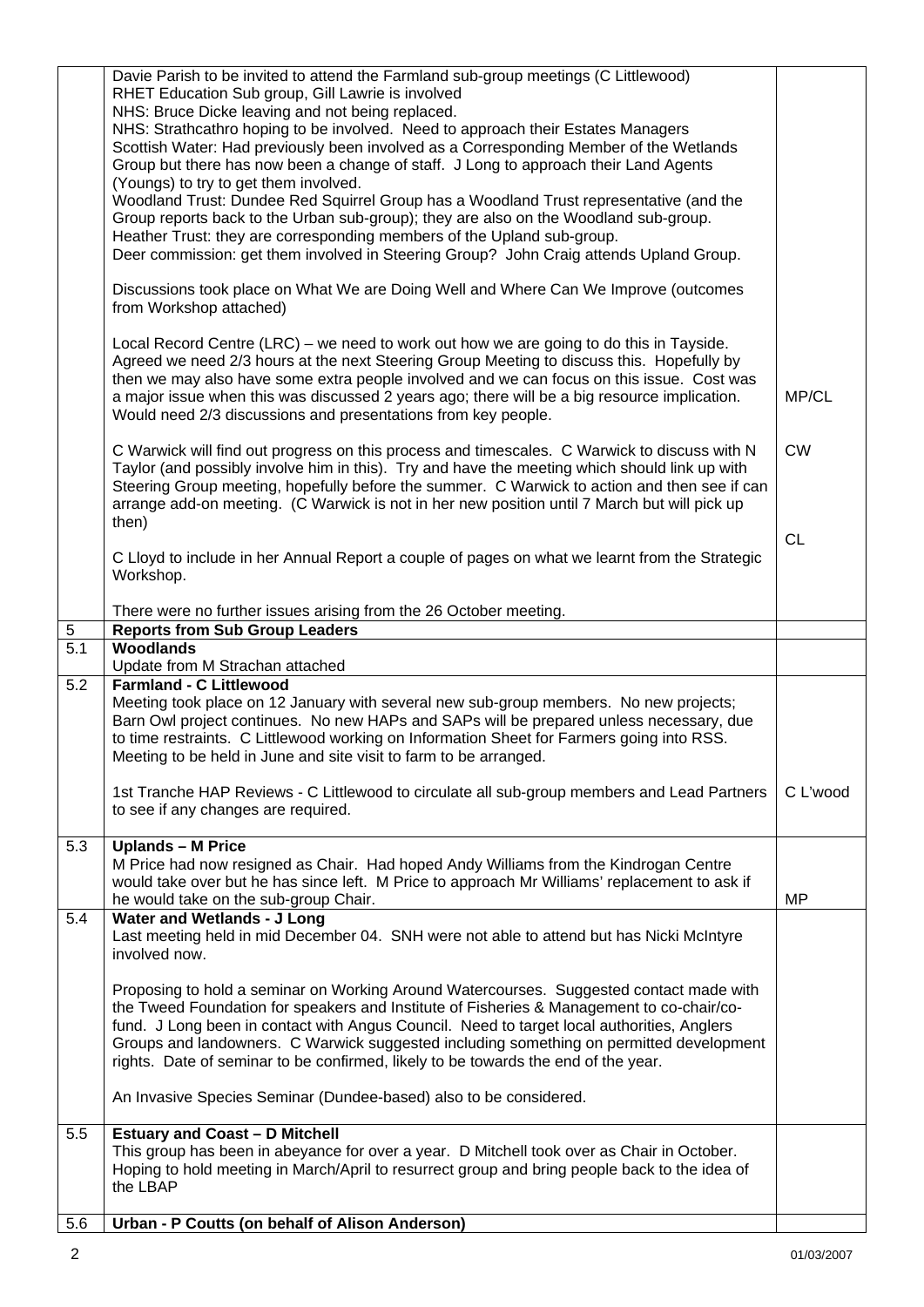|                | LBAP review was discussed. More public-friendly version of actions passed round for<br>comment (attached). A Anderson requested feedback from the group. Suggested this could<br>perhaps be used as a model for all other groups?                                                                                                                                                                                                                                                                                                                                       |           |
|----------------|-------------------------------------------------------------------------------------------------------------------------------------------------------------------------------------------------------------------------------------------------------------------------------------------------------------------------------------------------------------------------------------------------------------------------------------------------------------------------------------------------------------------------------------------------------------------------|-----------|
|                | A key member of the Urban Sub Group, Kate Farrar of the Dundee Ranger Service, has moved<br>to SEPA.                                                                                                                                                                                                                                                                                                                                                                                                                                                                    |           |
|                | M Price mentioned the Urban Wildlife Award for excellence for best urban nature reserve<br>awarded by the Urban Forum of the UK MAB (Man and Biosphere) Programme. There has<br>only been one award so far in Scotland. M Smith to pass on to A Anderson to action.                                                                                                                                                                                                                                                                                                     | <b>MS</b> |
| 5.7            | Education - C Lloyd<br>Meeting held in December; next one to be held in February. C Lloyd's report attached.                                                                                                                                                                                                                                                                                                                                                                                                                                                            |           |
| 6              | <b>Finance</b><br>Report from D Flint circulated. PKC ordering C Lloyd's IT equipment today. M Smith<br>discussed report (in D Flint's absence). Agreed this was more relevant to the Management<br>Team and that the Steering Group only need a summary or if there are any particular issues to<br>be discussed. Finance is OK at the moment and budget has been set up.                                                                                                                                                                                              |           |
|                | <b>SITA</b><br>M Price reported on the proposal from PQLF (Perth Quality of Life Trust) through SITA to set<br>up a Tayside Biodiversity Action Fund. PQLT to make decisions on funding projects, based on<br>recommendations from TBP. Criteria need to be set up. C Lloyd proposed all project<br>applications come to TBP Steering Group for ratification.                                                                                                                                                                                                           |           |
|                | Funding will hopefully be £100,000 pa for 3 years. SITA funding is to be matched - 10.2% from<br>Council, SNH, Forestry Commission, etc. This needs to be checked, restrictions on who can<br>provide the 10.2%?                                                                                                                                                                                                                                                                                                                                                        |           |
|                | L Garson queried area covered by funding; need confirmation that would cover all 3 local<br>authority areas, i.e., Angus, Dundee as well as PKC. (subsequent to meeting: confirmation that<br>funding will cover all three local authority areas)                                                                                                                                                                                                                                                                                                                       |           |
|                | M Price indicated that TBP cannot sign legal documents as we are not a legal entity -<br>clarification needed on this.                                                                                                                                                                                                                                                                                                                                                                                                                                                  |           |
|                | Discussions needed ASAP with PKC and PQLT and then clarify with SITA. DF/CL/MP to<br>action.                                                                                                                                                                                                                                                                                                                                                                                                                                                                            | DF/CL/MP  |
| $\overline{7}$ | <b>Forward Plans and Priorities</b><br>Already discussed. Needs to be tabled to next meeting. Fits into UKBAP Target review.<br>Should be key part of next meeting. Review to be carried out by May. Need similar reports to<br>A Anderson's from all other sub groups. Circulate and give Sub Groups until 15 April for<br>feedback/complete their own report.                                                                                                                                                                                                         |           |
| 8              | Website<br>C Lloyd met Claire Bailey (website developer) last week. Menu to be reorganised. Copyright<br>mentioned re photos - C Lloyd will give all info and then put on list at end or add to each photo<br>(photos mainly from SNH and SEPA). J Long to get contact name from SEPA for approval;<br>rest have been checked. Introduction to be improved; information section - suggest different<br>named sections. Funding newsletter and general LBAP newsletter to be included. Annual<br>report and 3 year review are already included. Fun Zone to be included. | JL        |
|                | Out of date draft HAPs need to be replaced (take whole lot off and add $2^{nd}$ tranche ones later).<br>Set up and have date for comments. Clarify on website what is draft. Include list of ones that<br>are coming. 'Under construction' has been included. More work for developer than envisaged<br>but no extra costs incurred. There will be a maintenance fee of approximately £200pa. C Lloyd<br>may be trained or C Bailey will continue meanwhile. Agreed C Bailey to continue for this year.                                                                 |           |
|                | Formal launch – discussed how this should be done. Get local papers interested, possible tie<br>in with Scottish Biodiversity Week. C Lloyd will check to see if any environmental days coming<br>up soon.                                                                                                                                                                                                                                                                                                                                                              |           |
|                | <b>Publications</b><br>Planning manual currently being updated. C Lloyd meeting with Planning Department in PKC -                                                                                                                                                                                                                                                                                                                                                                                                                                                       | <b>CL</b> |